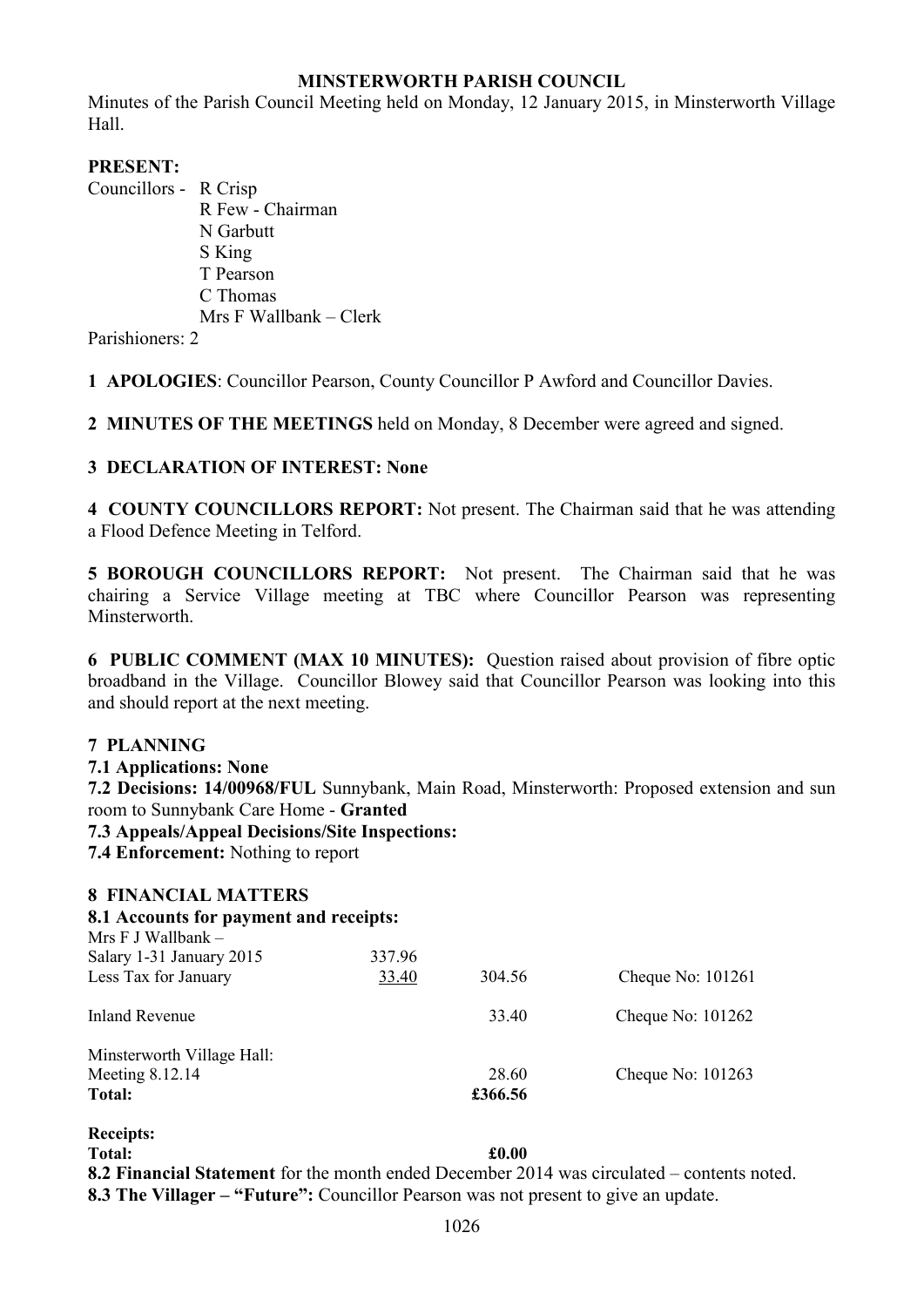**8.4 Precept for 2015/16:** The Clerk circulated a second draft based on a 5% increase on last year's precept. The Councillors agreed the precept of £6840. Clerk to inform TBC.

**8.5 Tewkesbury Borough Flood Project:** Councillor Garbutt confirms that the Parish Council has been successful in obtaining a grant of £3,000 for flood resilience and also the Parish Hall has been successful in their grant application. The Councillors thanked Councillor Garbutt for his assistance. Emergency Plan: Councillor Thomas said that she had started putting this together and would put an article in The Villager stating that she is the Flood Warden etc in case of emergencies etc.

### **9 MATTERS ARISING:**

# **9.1 Highway Matters:**

**Manhole Cover:** by Wild Goose layby when heading towards the garage. The force of water coming out of the drain was lifting the cover. Clerk to report.

**Overgrown Footways:** No report as County Councillor Awford not present.

**Downs Bridge:** The weeds have still not been cleared from the drain outlets and this is causing ponding.

**A48 Surface:** After dual carriage way when travelling from Severnbank surface breaking up. Also from the garage to the otherside of Downs Bridge. Clerk to report.

**Potholes:** Outside High Cross Farm. Clerk to report.

Watery Lane: Gas pipe has been laid across the road and tarmac has not been reinstated properly. Clerk to report.

**Over Roundabout:** Reply received from the Highways Agency stating the following:

*We are aware of the congestion along the A40 and so commissioned a study which looked at the A40 route we are responsible for, between Box Bush on the Gloucestershire County border and M5 junction 11. The A40 Over Roundabout was part of the study which included monitoring all traffic movement at this junction. The current scheme was identified from the findings of this study.* 

*The study did look at the options of widening on both east and west approaches to the roundabout and analysed the impact of both options. In its findings the study identified potential ground condition issues and therefore increased construction costs with both eastbound and westbound improvements.* 

*It identified that the existing layout of the western arm of the roundabout includes a long wide central island into which a widened carriageway could be constructed. This allows the road to be widened without adversely affecting the existing embankment, avoiding the potential ground condition problems identified within the route study. The eastern arm of the roundabout does not have a similar layout and so any widening would likely involve more complex and costly ground works. Taking into account these factors from the route study investigations, the report identified that widening of only the western arm would still achieve benefits to the operation of the roundabout.* 

*Following the publication of the report the widening of the western arm, as recommended, was then assessed through our value for money process. However, at that time it did not score highly enough to secure funding to design and build when prioritised against other schemes assessed at the same time. With the introduction of the Pinch Point Programme, it was recognised the economic benefits to the area for this scheme and so was given the go ahead to be designed and constructed under this Programme.* 

Works have already commenced.

A short discussion took place about whether the hatchings should be removed. It was agreed that the preferred option would be for the cross hatchings to be left but to extend the bus lane back to the Highnam Roundabout, as this would still allow a double row of cars at the Newent turning lights and hence only a short obstruction for buses. It would also be most beneficial to include a filter lane from the Northern Bypass into Gloucester. Clerk to write to HA.

**9.2 Affordable Housing Scheme**: Councillor Blowey reported that the owner of the land had not heard from Treetops. Hopefully following the meeting later this month with all parties matters would progress.

**9.3 Service Village Forum:** The Chairman reported that he had met with Holly Jones at TBC along